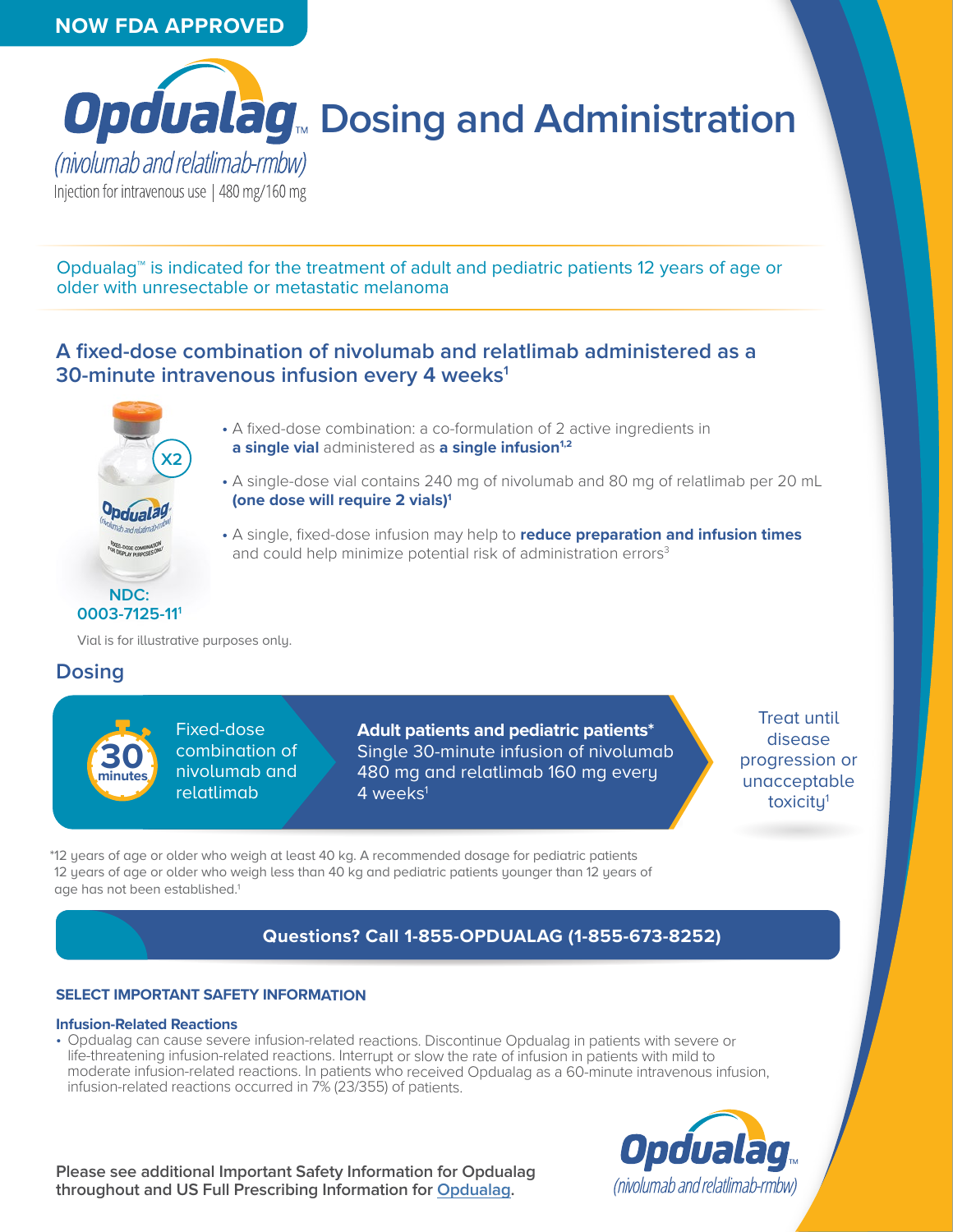# **Preparation and administration**



## **Preparation1**

- Withdraw the required volume of Opdualag™ (nivolumab and relatlimab-rmbw) and transfer into an intravenous container\*
- If diluting Opdualag prior to administration:
	- Dilute with 0.9% Sodium Chloride Injection, USP or 5% Dextrose Injection, USP to prepare an infusion meeting the following final concentration range (maximum infusion volume) parameters:
		- For adults who weigh ≥40 kg and pediatric patients ≥12 years of age who weigh ≥40 kg, nivolumab 3 mg/mL to 12 mg/mL and relatlimab 1 mg/mL to 4 mg/mL (total volume ≤160 mL)
		- For adults who weigh <40 kg, nivolumab 3 mg/mL to 12 mg/mL and relatlimab 1 mg/mL to 4 mg/mL (total volume ≤4 mL/kg)
- Mix the diluted solution by gentle inversion. Do not shake
- Discard partially used vials or empty vials following infusion preparation



## **Storage of prepared infusion1**

- Store the prepared solution either:
	- At room temperature and room light for ≤8 hours from the time of preparation to the end of the infusion. Discard otherwise

**or**

- Under refrigeration at 2°C to 8°C (36°F to 46°F) with protection from light ≤24 hours, which includes the time allowed for equilibration of the infusion bag to room temperature and the duration of the infusion. Discard otherwise
- Do not freeze



## **Administration1**

- Administer the infusion over 30 minutes through an intravenous line
- The intravenous line should contain a sterile, non-pyrogenic, low-protein binding in-line polyethersulfone (PES), nylon, or polyvinylidene fluoride (PVDF) filter (pore size: 0.2μm-1.2μm)
	- Flush the intravenous line at the end of infusion
	- Do not co-administer other drugs through the same intravenous line

\*Opdualag is compatible with di(2-ethylhexyl)phthalate (DEHP)-plasticized polyvinyl chloride (PVC), ethyl vinyl acetate (EVA), and polyolefin (PO) intravenous bags.<sup>1</sup>

# **IMPORTANT SAFETY INFORMATION**

#### **Severe and Fatal Immune-Mediated Adverse Reactions**

- Immune-mediated adverse reactions (IMARs) listed herein may not include all possible severe and fatal immune-mediated adverse reactions.
- IMARs which may be severe or fatal, can occur in any organ system or tissue. IMARs can occur at any time after starting treatment with a LAG-3 and PD-1/PD-L1 blocking antibodies. While IMARs usually manifest during treatment, they can also occur after discontinuation of Opdualag. Early identification and management of IMARs are essential to ensure safe use. Monitor patients closely for symptoms and signs that may be clinical manifestations of underlying IMARs. Evaluate clinical chemistries including liver enzymes, creatinine, and thyroid function at baseline and periodically during treatment. In cases of suspected IMARs, initiate appropriate workup to exclude alternative etiologies, including infection. Institute medical management promptly, including specialty consultation as appropriate.
- Withhold or permanently discontinue Opdualag depending on severity (please see section 2 Dosage and Administration in the accompanying Full Prescribing Information). In general, if Opdualag requires interruption or discontinuation, administer systemic corticosteroid

therapy (1 to 2 mg/kg/day prednisone or equivalent) until improvement to Grade 1 or less. Upon improvement to Grade 1 or less, initiate corticosteroid taper and continue to taper over at least 1 month. Consider administration of other systemic immunosuppressants in patients whose IMARs are not controlled with corticosteroid therapy. Toxicity management guidelines for adverse reactions that do not necessarily require systemic steroids (e.g., endocrinopathies and dermatologic reactions) are discussed below.

#### Immune-Mediated Pneumonitis

• Opdualag can cause immune-mediated pneumonitis, which may be fatal. In patients treated with other PD-1/PD- L1 blocking antibodies, the incidence of pneumonitis is higher in patients who have received prior thoracic radiation. Immune-mediated pneumonitis occurred in 3.7% (13/355) of patients receiving Opdualag, including Grade 3 (0.6%), and Grade 2 (2.3%) adverse reactions. Pneumonitis led to permanent discontinuation of Opdualag in 0.8% and withholding of Opdualag in 1.4% of patients.

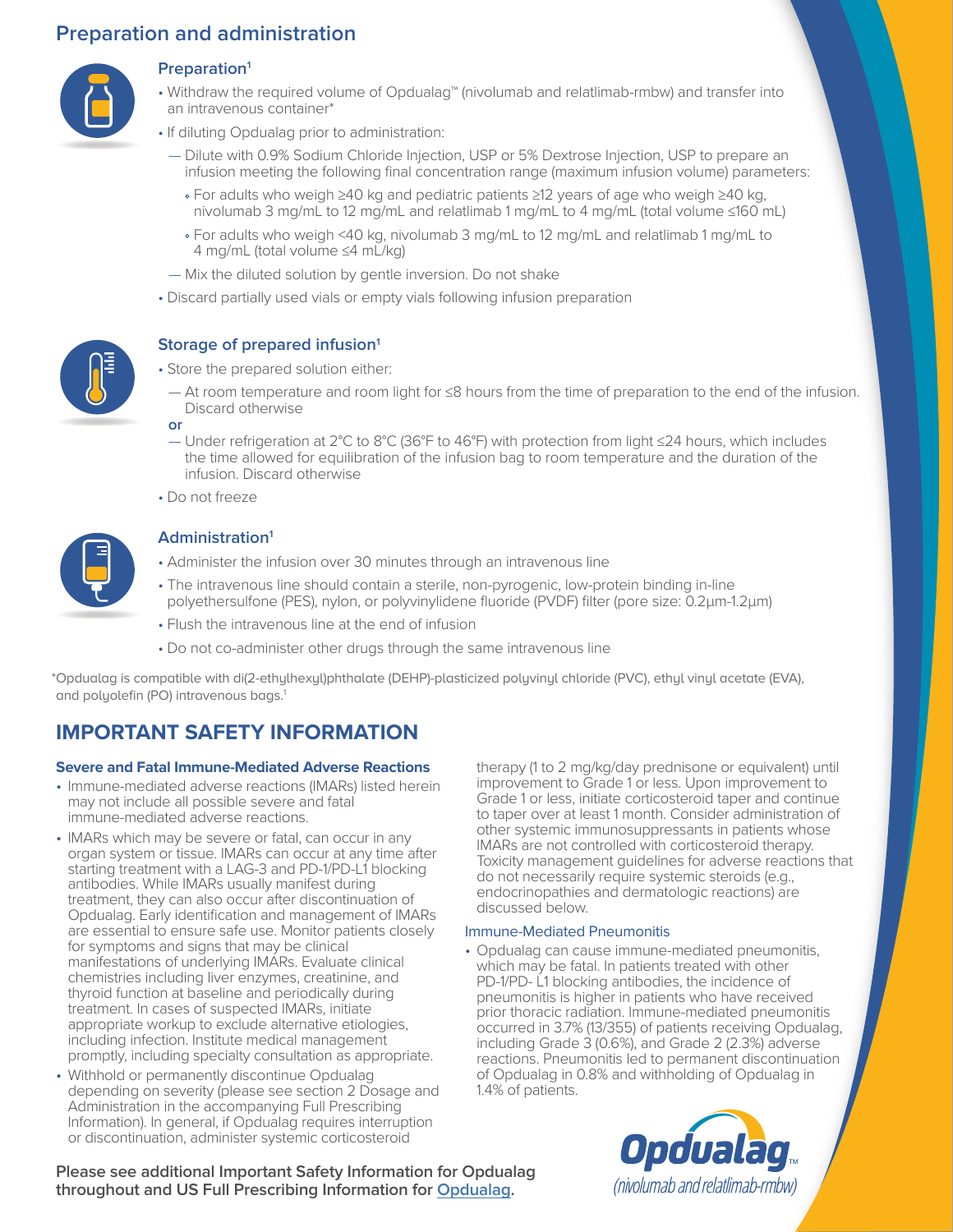# **IMPORTANT SAFETY INFORMATION (cont'd)**

## **Severe and Fatal Immune-Mediated Adverse Reactions (cont'd)**

## Immune-Mediated Colitis

- Opdualag can cause immune-mediated colitis, defined as requiring use of corticosteroids and no clear alternate etiology. A common symptom included in the definition of colitis was diarrhea. Cytomegalovirus infection/reactivation has been reported in patients with corticosteroid-refractory immune-mediated colitis. In cases of corticosteroid-refractory colitis, consider repeating infectious workup to exclude alternative etiologies.
- Immune-mediated diarrhea or colitis occurred in 7% (24/355) of patients receiving Opdualag, including Grade 3 (1.1%) and Grade 2 (4.5%) adverse reactions. Colitis led to permanent discontinuation of Opdualag in 2% and withholding of Opdualag in 2.8% of patients.

## Immune-Mediated Hepatitis

- Opdualag can cause immune-mediated hepatitis, defined as requiring the use of corticosteroids and no clear alternate etiology.
- Immune-mediated hepatitis occurred in 6% (20/355) of patients receiving Opdualag, including Grade 4 (0.6%), Grade 3 (3.4%), and Grade 2 (1.4%) adverse reactions. Hepatitis led to permanent discontinuation of Opdualag in 1.7% and withholding of Opdualag in 2.3% of patients.

## Immune-Mediated Endocrinopathies

- Opdualag can cause primary or secondary adrenal insufficiency, hypophysitis, thyroid disorders, and Type 1 diabetes mellitus, which can be present with diabetic ketoacidosis. Withhold or permanently discontinue Opdualag depending on severity (please see section 2 Dosage and Administration in the accompanying Full Prescribing Information).
- For Grade 2 or higher adrenal insufficiency, initiate symptomatic treatment, including hormone replacement as clinically indicated. In patients receiving Opdualag, adrenal insufficiency occurred in 4.2% (15/355) of patients receiving Opdualag, including Grade 3 (1.4%) and Grade 2 (2.5%) adverse reactions. Adrenal insufficiency led to permanent discontinuation of Opdualag in 1.1% and withholding of Opdualag in 0.8% of patients.
- Hypophysitis can present with acute symptoms associated with mass effect such as headache, photophobia, or visual field defects. Hypophysitis can cause hypopituitarism; initiate hormone replacement as clinically indicated. Hypophysitis occurred in 2.5% (9/355) of patients receiving Opdualag, including Grade 3 (0.3%) and Grade 2 (1.4%) adverse reactions. Hypophysitis led to permanent discontinuation of Opdualag in 0.3% and withholding of Opdualag in 0.6% of patients.
- Thyroiditis can present with or without endocrinopathy. Hypothyroidism can follow hyperthyroidism; initiate hormone replacement or medical management as clinically indicated. Thyroiditis occurred in 2.8% (10/355) of patients receiving Opdualag, including Grade 2 (1.1%) adverse reactions. Thyroiditis did not lead to permanent discontinuation of Opdualag. Thyroiditis led to withholding of Opdualag in 0.3% of patients. Hyperthyroidism occurred in 6% (22/355) of patients receiving Opdualag, including Grade 2 (1.4%) adverse reactions. Hyperthyroidism did not lead to permanent discontinuation of Opdualag. Hyperthyroidism led to withholding of Opdualag in 0.3% of patients.

Hypothyroidism occurred in 17% (59/355) of patients receiving Opdualag, including Grade 2 (11%) adverse reactions. Hypothyroidism led to the permanent discontinuation of Opdualag in 0.3% and withholding of Opdualag in 2.5% of patients.

• Monitor patients for hyperglycemia or other signs and symptoms of diabetes; initiate treatment with insulin as clinically indicated. Diabetes occurred in 0.3% (1/355) of patients receiving Opdualag, a Grade 3 (0.3%) adverse reaction, and no cases of diabetic ketoacidosis. Diabetes did not lead to the permanent discontinuation or withholding of Opdualag in any patient.

## Immune-Mediated Nephritis with Renal Dysfunction

- Opdualag can cause immune-mediated nephritis, which is defined as requiring use of steroids and no clear etiology. In patients receiving Opdualag, immune-mediated nephritis and renal dysfunction occurred in 2% (7/355) of patients, including Grade 3 (1.1%) and Grade 2 (0.8%) adverse reactions. Immune-mediated nephritis and renal dysfunction led to permanent discontinuation of Opdualag in 0.8% and withholding of Opdualag in 0.6% of patients.
- Withhold or permanently discontinue Opdualag depending on severity (please see section 2 Dosage and Administration in the accompanying Full Prescribing Information).

## Immune-Mediated Dermatologic Adverse Reactions

- Opdualag can cause immune-mediated rash or dermatitis, defined as requiring use of steroids and no clear alternate etiology. Exfoliative dermatitis, including Stevens-Johnson syndrome, toxic epidermal necrolysis, and Drug Rash with eosinophilia and systemic symptoms has occurred with PD-1/L-1 blocking antibodies. Topical emollients and/or topical corticosteroids may be adequate to treat mild to moderate non-exfoliative rashes.
- Withhold or permanently discontinue Opdualag depending on severity (please see section 2 Dosage and Administration in the accompanying Full Prescribing Information).
- Immune-mediated rash occurred in 9% (33/355) of patients, including Grade 3 (0.6%) and Grade 2 (3.4%) adverse reactions. Immune-mediated rash did not lead to permanent discontinuation of Opdualag. Immune-mediated rash led to withholding of Opdualag in 1.4% of patients.

## Immune-Mediated Myocarditis

- Opdualag can cause immune-mediated myocarditis, which is defined as requiring use of steroids and no clear alternate etiology. The diagnosis of immune-mediated myocarditis requires a high index of suspicion. Patients with cardiac or cardio-pulmonary symptoms should be assessed for potential myocarditis. If myocarditis is suspected, withhold dose, promptly initiate high dose steroids (prednisone or methylprednisolone 1 to 2 mg/kg/day) and promptly arrange cardiology consultation with diagnostic workup. If clinically confirmed, permanently discontinue Opdualag for Grade 2-4 myocarditis.
- Myocarditis occurred in 1.7% (6/355) of patients receiving Opdualag, including Grade 3 (0.6%), and Grade 2 (1.1%) adverse reactions. Myocarditis led to permanent discontinuation of Opdualag in 1.7% of patients.